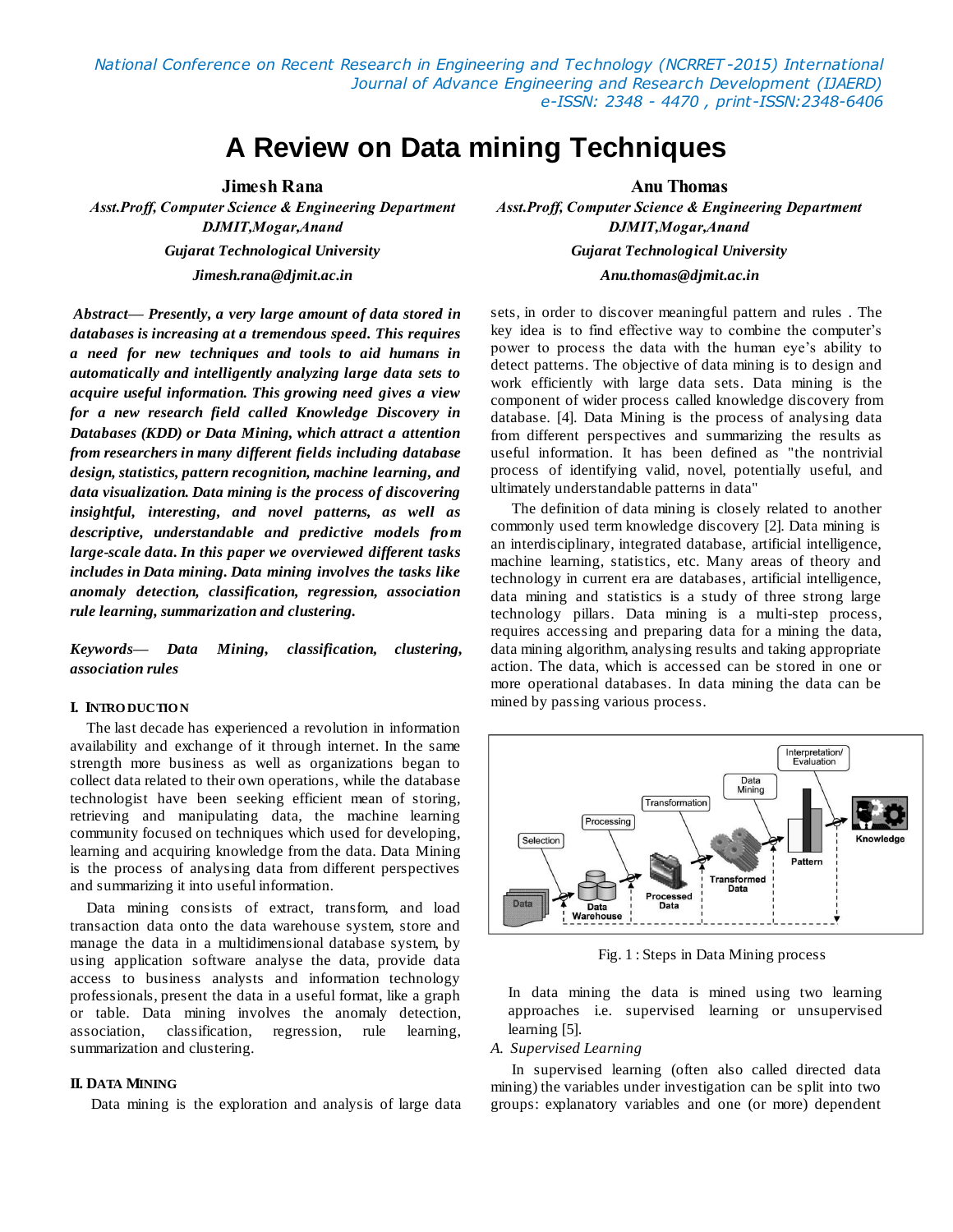variables. The goal of the analysis is to specify a relationship between the dependent variable and explanatory variables the as it is done in regression analysis. To proceed with directed data mining techniques the values of the dependent variable must be known for a sufficiently large part of the data set.

## *B. Unsupervised Learning:*

In unsupervised learning, all the variables are treated in same way, there is no distinction between dependent and explanatory variables. However, in contrast to the name undirected data mining, still there is some target to achieve. This target might be as data reduction as general or more specific like clustering. The dividing line between unsupervised learning and supervised learning is the same that distinguishes discriminate analysis from cluster analysis. Supervised learning requires, target variable should be well defined and that a sufficient number of its values are given. Unsupervised learning typically either the target variable has only been recorded for too small a number of cases or the target variable is unknown.

#### **III. ISSUES IN DATA MINING**

Data mining has evolved into an important and active area of research because of the theoretical challenges and practical applications associated with the problem of discovering interesting and previously unknown knowledge from realworld databases. The main challenges to the data mining and the corresponding considerations in designing the algorithms are as follows:

- 1. Massive datasets and high dimensionality.
- 2. Over fitting and assessing the statistical significance.
- 3. Understandability of patterns.
- 4. Non-standard incomplete data and data integration.
- 5. Mixed changing and redundant data.

## **IV. TASKS O F DATA MINING**

Data mining as a term used for the specific classes of six activities or tasks as follows:

- 1. Classification
- 2. Estimation
- 3. Prediction
- 4. Affinity grouping or association rules
- 5. Clustering
- 6. Description and visualization

#### *A. Classification*

֡֡֡֡֡

Classification consists of examining the features of a newly presented object and assigning to it a predefined class. The classification task is characterized by the well-defined classes, and a training set consisting of reclassified examples. The task is to build a model that can be applied to unclassified data in order to classify it. Examples of classification tasks include:

- Classification of credit applicants as low, medium or high risk
- Classification of mushrooms as edible or poisonous
- Determination of which home telephone lines are

#### used for internet access

# *B. Estimation*

Estimation deals with continuously valued outcomes. Given some input data, we use estimation to come up with a value for some unknown continuous variables such as income, height or credit card balance. Some examples of estimation tasks include:

- Estimating the number of children in a family from the input data of mothers' education
- Estimating total household income of a family from the data of vehicles in the family

• Estimating the value of a piece of a real estate from the data on proximity of that land from a major business centre of the city.

#### *C. Prediction*

Any prediction can be thought of as classification or estimation. The difference is one of emphasis. When data mining is used to classify a phone line as primarily used for internet access or a credit card transaction as fraudulent, we incorrect, but the uncertainty is due to incomplete knowledge only: out in the real world, the relevant actions have already taken place. The phone is or is not used primarily to dial the local ISP. The credit card transaction is or is not fraudulent. With enough efforts, it is possible to check.

Predictive tasks feel different because the records are classified according to some predicted future behaviour or estimated future value. With prediction, the only way to check the accuracy of the classification is to wait and see. Examples of prediction tasks include:

- Predicting the size of the balance that will be transferred if a credit card prospect accepts a balance transfer offer
- Predicting which customers will leave within next six months
- Predicting which telephone subscribers will order a value–added service such as three-way calling or voice mail.

Any of the techniques used for classification and estimation can be adopted for use in prediction by using training examples where the value of the variable to be predicted is already known, along with historical data for those examples. The historical data is used to build a model that explains the current observed behaviour. When this model is applied to current inputs, the result is a prediction of future behaviour [7].

## *D. Association Rules*

An association rule is a rule which implies certain association relationships among a set of objects (such as "occur

together" or "one implies the other") in a database.

Given a set of transactions, where each transaction is a set of literals (called items), an association rule is an expression of the form  $X$   $Y$ , where  $X$  and  $Y$  are sets of items. The intuitive meaning of such a rule is that transactions of the database which contain X tend to contain Y. An example of an